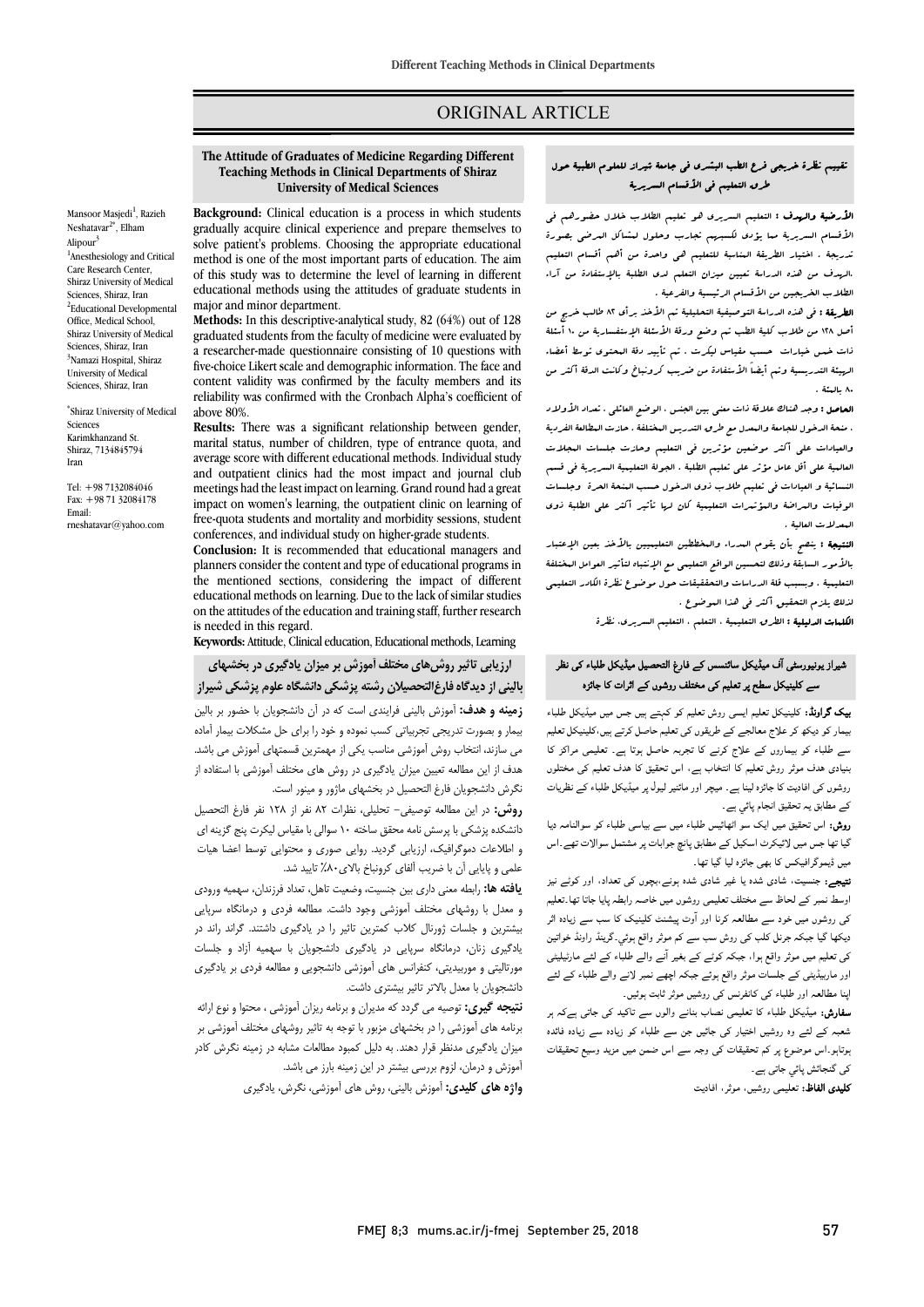#### **INTRODUCTION**

 In the new era, our definition of clinical education includes any kind of education offered in the presence of the patient, regardless of the environment in which the training is at the outpatient clinic, in the hospital, in the patient's home provided. With this definition, clinical education can be done and even in the classroom.

 Clinical education can be considered as learning facilitating activities in a clinical setting in which clinical instructors and changes in the student so that all students are able to practice different skills they have learned with adequate competency at the end of their study, since the emphasis in the medical students are equally involved and aim to make measurable system is on enhancing professional skills (1, 2).

system is on ennancing protessional skills (1, 2).<br>Clinical teachers need to have sufficient knowledge and skills and special features to know when and how to use these skills. Awareness of educational and knowledge strategies in the field of teaching-learning principles, arises an opportunity for the attention of teachers and learners to various aspects of patient's care (3).

The importance of clinical education is in providing the opportunity to allocate the human aspect to patient care through engaging in the process of treatment. The active learning process provides the best conditions for clinical education as well as improving the patients' understanding of their illness and related diagnosis-treatment measures. There are challenges in this regard that may be related to the teacher, the educational environment, the educational<br>existent existent of other matters. education, and patients feel that they are actively involved in system, patient, or other matters.

 Clinical education is the most important part of the curriculum that consists of various elements such as professor, student, patient and clinical environment. problems are the first steps to improve the quality of higher Understanding these elements and understanding the education (4).

 In clinical education, the ultimate goal is acquiring excellence and professional skills. Operating rooms, care units, private clinics and classrooms are areas for problem solving and clinical learning in clinical settings. To achieve the desired clinical education, this training should be departments, emergency rooms, outpatient clinics, intensive reviewed and evaluated (5, 6).

reviewed and evaluated (5, 0).<br>In a study by Sharifi et al., 68% of students reported that quality of clinical education was undesirable, and satisfaction with infirmary education, clinical education, and theoretical education were 52%, 52%, and 78%, respectively (5).

 Therefore, in practical skills training, a student's skill model needs to be demonstrated effectively and fully in this model, and ultimately adequate monitoring and evaluation is carried must be presented so that what is expected of the student out on the student's activity (7).

 clinical education depends on the recognition of the problems, inadequacies, and shortcomings in the clinical education system from the viewpoints of the students, this study aimed to assess the various educational methods (department's round, outpatient clinic, journal club, In general, since any planning to improve the quality of

 medical students of Shiraz University of Medical Sciences on mortality and morbidity sessions) based on the viewpoints of the extent of learning in major and minor departments

I

### **METHODS**

 This is a descriptive-analytic study. The target population includes all graduates of the year 2017 and 128 newly graduated medical students from Shiraz Faculty of Medicine were chosen using census method. They have referred to the Education Development Department of the Faculty of was given a questionnaire after the objectives of the plan was explained, and the questionnaires were collected after completion. Students were excluded from the study if they Medicine within four months after graduation. Each student did not want to complete the questionnaire.

 The measurement tool is a researcher-made questionnaire of which face and content validity was confirmed by the faculty members, and its reliability with Cronbach's alpha coefficient was above 80%. The questionnaire was designed as closed marital status, spouse's job, spouse's education, number of children, native and non-native students, entrance quota and total score), and 10 questions to measure the impact of various educational items in learning, each questioned the mipace of one educational near on fearing, and responses were used on a five-choice Likert scale (very low, low, moderate, high and very high). Data were entered into Spss18 after coding, the effect of each item on learning was calculated as percentage. Also, the relationship between journal club, mortality and morbidity sessions) on the amount of learning with gender, marital status, spouse's job, spouse's education, number of children, native and nonnauve students, entrance quotas was examined using Chi-<br>square test. In cases where the default of the Chi-square test was not met, exact equivalent test was used. The relationship between educational items and the mean score was response and includes demographic information (gender, impact of one educational item on learning, and responses different items (department's round, outpatient clinic, native students, entrance quotas was examined using Chimeasured using Spearman test.

#### **RESULTS**

 Comments from 82 (64%) of the 128 graduates were reviewed.

 Of these, 46% were female and 54% were male, 50.8% were effective teaching methods were related to individual study (73%) and the outpatient clinic (76%), rounds (45%), assistant and teacher training conference (61.5%), student educational conference (44%), and accompaniment with a (53%), respectively. The lowest impact was assigned to journal club meetings (11%), grand round (18%), morbidity and mortality sessions (17%), respectively, and the impact of married and 49.2% were single. In this study, the most professor or assistant professor for medical counseling morning reports (27%) was observed (Figure 1).

morning reports  $(2/8)$  was observed (rigure 1).<br>In terms of the impact of the educational method in Likert scale, the percentage of the impact of self-study, outpatient clinic, student education conference, attending and resident educational conference, accompaniment with a professor or assistant professor for inethear counseling was high and very<br>high, and the morning report, round and the grand round assistant professor for medical counseling was high and very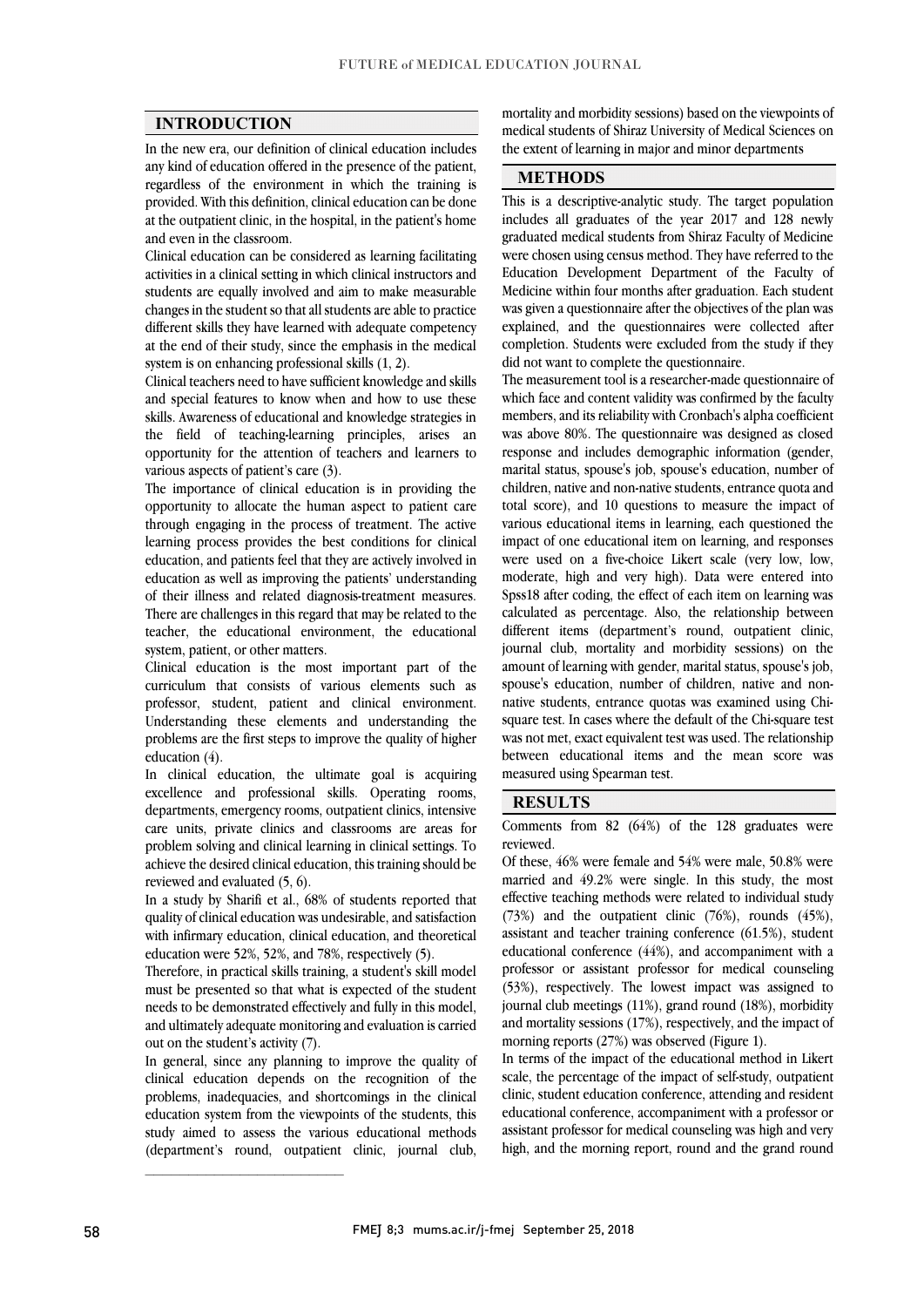

 **Figure 1. Comparison of Frequency Percentage of Educational Methods from the Viewpoint of Graduates of Medicine from**  Ĩ **Shiraz University of Medical Sciences**

ׇֺ֚֝֬

was moderate, and the journal club, and mortality and<br>morbidity cessions were low and year low (Table 1) morbidity sessions were low and very low (Table 1).

 In order to examine the relationship between the amount of learning with gender, marital status, spouse's job, spouse's education, number of children, native and non-native students, entrance quota, the Chi-square test was used in each item and the following results were obtained. each item and the following results were obtained:

 Gender had significant relationship only with the grand run, as the effect of this item on women's learning was higher than that of men (P-value  $\leq 0.05$ ).

mat of men (p-value < 0.05).<br>Marital status had significant relationship only with educational conferences and it was observed that its effect on married people's learning was higher than single individuals (P-value  $\leq 0.05$ ).

Inc number of children had significant relationship only<br>with self-study, meaning that the effect of this item on the learning of students who did not have a child was higher (P-The number of children had significant relationship only value  $< 0.05$ ).

 Entrance quota had significant relationship only with the outpatient clinic, as the effect of this item on students with a<br>free guate was higher  $\Omega$  value  $\leq 0.05$ . free quota was higher (P-value  $\leq 0.05$ ).

 There was no significant relationship between job, spouse's education, native and non-native students and educational items, which means that these variables did not affect the educational items on learning (P-value  $<$  0.05).

 The relationship between educational methods and the general mean of the variables was evaluated using Spearman's correlation coefficient. It was observed that there was a direct relationship only between the mortality and morbidity sessions, student conferences and self-study,<br>which means that these 3 items have more effect on learning Ĭ morbidity sessions, student conferences and self-study, in students with a higher average score.

### **DISCUSSION**

l patient's bedside and gradually acquire the skills of diagnosis and management of the patient and prepare their minds using the logical experiences obtained to solve the patient's Clinical education is a process in which students attend the problems.

problems.<br>Therefore, education is considered for different learners in different departments and in different ways, including outpatient clinics, journal club meetings, mortality and morbidity sessions, morning reports, educational student, assistant, and professor conferences, and etc. For example, outpatient training is a common, useful, and valuable method (the gold standard) in clinical education. This method, having characteristics and standards, plays an  $\overline{1}$ morning report, along with the clinical rounds and effective role in helping students to learn.

Therefore, with the development of the country's health

I

j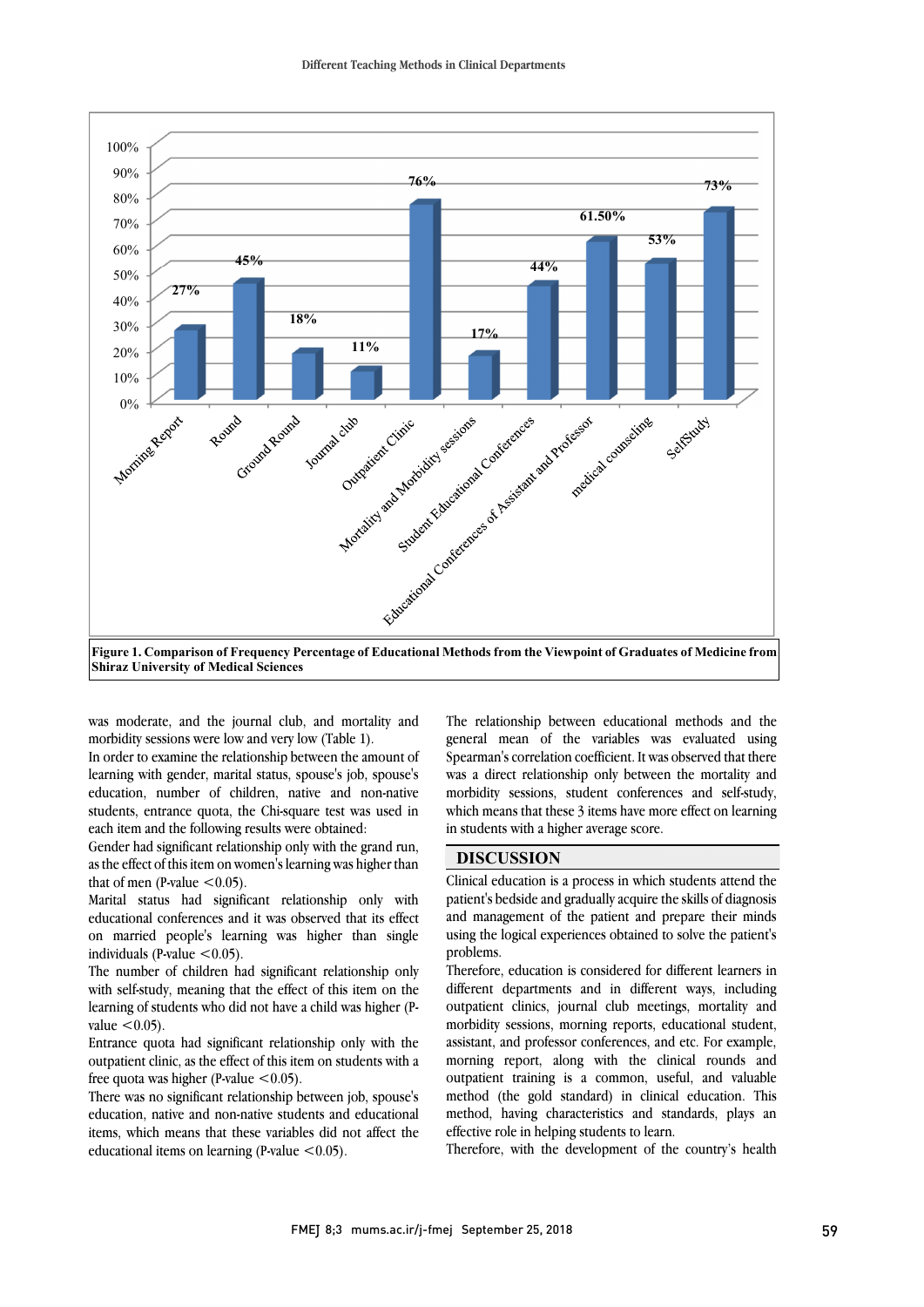$\overline{a}$ 

| Table 1. Comparison of Frequency Distribution of Different Educational Methods on the Level of Learning from<br>the Viewpoints of Graduates of Medicine from Shiraz University of Medical Sciences |                  |              |              |              |                 |       |
|----------------------------------------------------------------------------------------------------------------------------------------------------------------------------------------------------|------------------|--------------|--------------|--------------|-----------------|-------|
| <b>Educational Method</b>                                                                                                                                                                          | <b>Very High</b> | High         | Moderate     | Low          | <b>Very Low</b> | Total |
| Morning Report                                                                                                                                                                                     | $5(6.3\%)$       | 17(20.7%)    | $32(40\%)$   | $16(20\%)$   | 10(12.5.%)      | 80    |
| Department's Round                                                                                                                                                                                 | $10(12.5\%)$     | 26(32.5%)    | 28(35%)      | 12(15%)      | 4(5%)           | 80    |
| <b>Grand Round</b>                                                                                                                                                                                 | $2(2.5\%)$       | 12(15%)      | $25(31.3\%)$ | 20(25%)      | $21(26.3\%)$    | 80    |
| Journal Club Sessions                                                                                                                                                                              | $1(1.3\%)$       | 7(9%)        | $20(25.6\%)$ | $25(32.1\%)$ | $25(32.1\%)$    | 78    |
| Outpatient Clinic                                                                                                                                                                                  | 36(45%)          | $25(31.3\%)$ | $11(13.8\%)$ | $2(2.5\%)$   | $6(7.5\%)$      | 80    |
| Mortality and Morbidity Sessions                                                                                                                                                                   | $2(2.6\%)$       | $11(14.1\%)$ | $22(28.2\%)$ | 23(29.5%)    | $20(25.6\%)$    | 78    |
| <b>Student Educational Conferences</b>                                                                                                                                                             | $9(11.3\%)$      | $26(32.5\%)$ | $21(26.3\%)$ | $15(18.8\%)$ | $9(11.3\%)$     | 80    |
| Educational Conferences of<br><b>Assistant and Professor</b>                                                                                                                                       | $17(21.3\%)$     | $32(40\%)$   | $23(28.8\%)$ | 4(5%)        | 4(5%)           | 80    |
| Accompaniment with professor or<br>assistant professor for medical<br>counseling                                                                                                                   | $15(20.3\%)$     | 24 (32.4%)   | $21(28.4\%)$ | $10(13.5\%)$ | $4(5.4\%)$      | 74    |
| Self-study                                                                                                                                                                                         | 33 (44.6%)       | 20(27%)      | 17(23%)      | $1(1.4\%)$   | $3(4.1\%)$      | 74    |

 system and the role of physicians in this system, it is essential that physicians have the essential abilities to serve patients (8).

 In this study, the attitudes of medical students and the impact of different methods on their learning in Shiraz this study showed that the most effective educational method on learning is related to self-study and outpatient clinic, which is consistent with the study of Azizi et al., since learning style is convergent in clinical students and they have<br>the highest shility to use thoughts and the least offert was observed in journal club meetings and grand round sessions, which shows that the environment and learning tasks affect University of Medical Sciences were studied. The results of the highest ability to use thoughts and the least effect was the learning style (9).

 clinic on the better learning of the materials is desirable and In the study of Khadem et al, it is stated that the effect of the it is in line with the current study in this respect (10).

 In the present study, there is a significant relationship between gender (women) and grand round, marital status and conceational conference, in the study by Khadelin et al.,<br>there was a significant relationship between the reduction of learning motivation in future job opportunities in men and the level of concern in married individuals is higher which is and educational conference, in the study by Khadem et al., compatible with the study of Khadem et al. (10).

compatible with the study of Khadem et al. (10).<br>The results of current research showed that there was a significant relationship between lack of child and self-study, entrance quota (free quota) and outpatient clinic, which is consistent with the study of Ghaderi et al. They also concluded that the student's interest is meaningfully related that the main factor for academic achievement is related to the internal motivation, including self-study and interest in with the entrance quota (especially native quota), meaning the field related to being native (11).

The results of the study showed that the satisfaction of the<br>morning report, round and grand round was moderate and journal club, and mortality and morbidity sessions were low and very low; however, in a study in Karachi, the dissatisfaction rate of the final-year medical students regarding clinical education and the mentioned topics is The results of the study showed that the satisfaction of the

 estimated as 85%. In the Fast & Bullipo's study, medical students' attitude was reported to be appropriate regarding the morning report, which is not consistent with the current study. In a study by Rohani et al. 70% of students have described grand round as weak and very weak, which is<br> $\frac{1}{2}$ consistent with the current study (12-14).

 $\overline{\phantom{a}}$ 

The results showed that students with a higher grade experience more effective learning in three teaching methods, including mortality and morbidity sessions, student conferences and self-study, which indicate that they<br>are diseatisfied with other matheda are dissatisfied with other methods.

 In a study by Fasihi et al., It has been argued that being engaged with theoretical education different from clinical education has a negative effect on individual performance at any time and can also lead to a loss of student's clinical time (1).

 Another point that students emphasize is that the system governing the educational departments is such that in the major clinical departments, the presence of students in the clinics in the major departments are considered as not sufficient. In contrast, the morning reports have significantly improved student's satisfaction in major clinical departments. The educational frameworks in the educational standard educational space, and offering continuing education programs to graduates of medical disciplines clinic is less important and the organization of educational centers sometimes can not meet the new needs and provide seems necessary, as emphasized in other studies (12, 15).

 The recommendations of the therapeutic team, due to better provided to patients in the form of these services, and what is currently presented, along with the opinions of the patients, will lead to a more complete and correct system and it can help solve and overcome defects and possible shortcomings. As a group receiving the medical education services, the views of these people should be considered in evaluating educational processes so that their relative awareness of the advantages and disadvantages of understanding of these patients regarding what should be understanding of the current conditions of the treatment